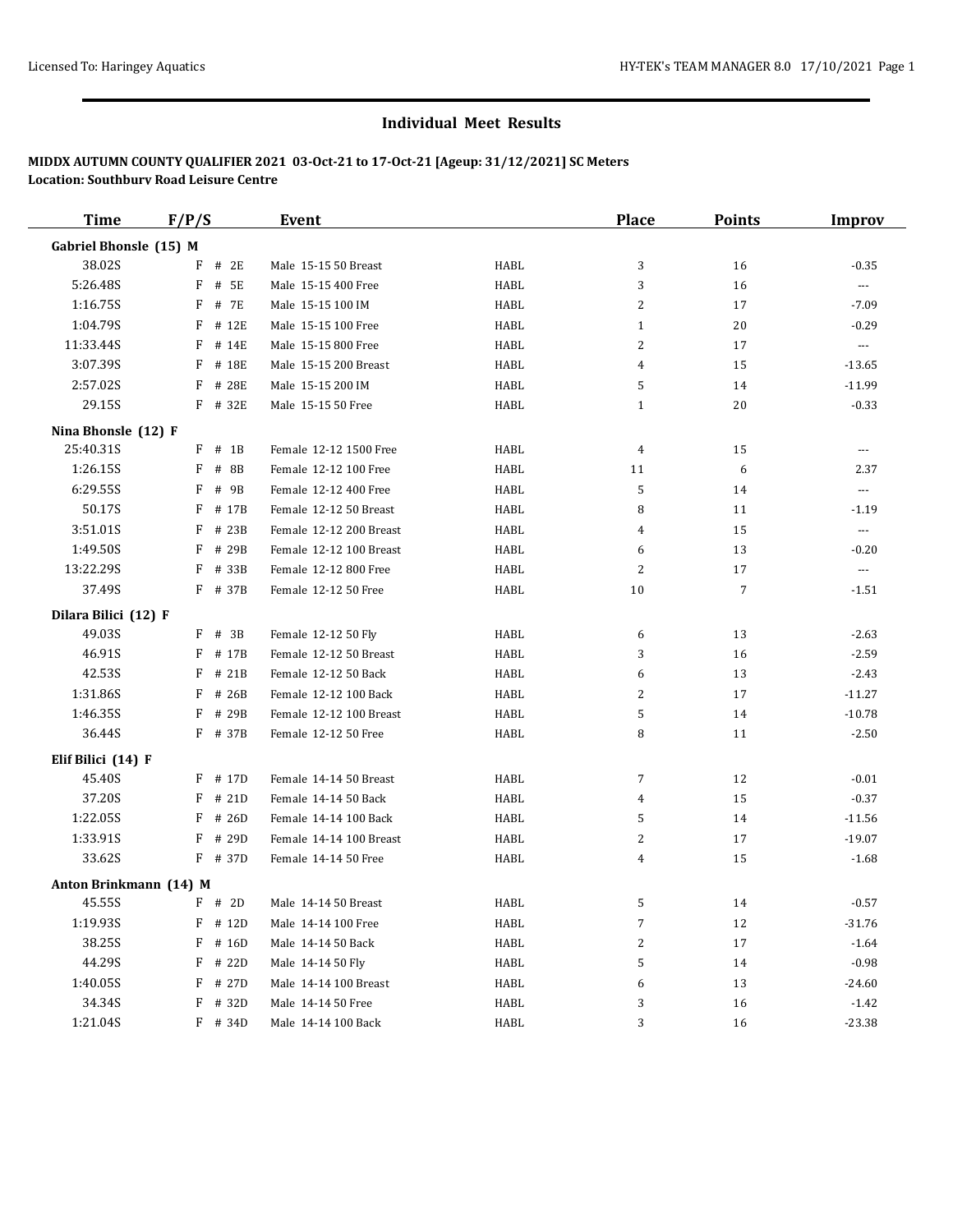| <b>Time</b>                  | F/P/S                       | Event                   |      | <b>Place</b>   | <b>Points</b> | <b>Improv</b>            |
|------------------------------|-----------------------------|-------------------------|------|----------------|---------------|--------------------------|
| Elia Caravati-Pringle (15) M |                             |                         |      |                |               |                          |
| 2:27.54S                     | $F$ # 4E                    | Male 15-15 200 Free     | HABL | 2              | 17            | $-1.26$                  |
| 5:14.85S                     | # 5E<br>F                   | Male 15-15 400 Free     | HABL | $\overline{c}$ | 17            | $-1.50$                  |
| 2:36.83S                     | F<br># 10E                  | Male 15-15 200 Back     | HABL | $\mathbf{1}$   | 20            | $-6.39$                  |
| 10:52.68S                    | F<br># 14E                  | Male 15-15 800 Free     | HABL | $\mathbf{1}$   | 20            | 1.41                     |
| 20:43.82S                    | # 20E<br>F                  | Male 15-15 1500 Free    | HABL | 2              | 17            | $-17.10$                 |
| 29.84S                       | # 32E<br>F                  | Male 15-15 50 Free      | HABL | 4              | 15            | $-0.66$                  |
| 1:11.85S                     | $F$ # 34E                   | Male 15-15 100 Back     | HABL | $\mathbf{1}$   | 20            | $-1.97$                  |
| Selena Charalambous (12) F   |                             |                         |      |                |               |                          |
| 3:08.80S                     | $F$ # 15B                   | Female 12-12 200 IM     | HABL | 3              | 16            | $-0.62$                  |
| 44.05S                       | $F$ # 17B                   | Female 12-12 50 Breast  | HABL | $\mathbf{1}$   | 20            | 0.40                     |
| <b>NS</b>                    | # 29B<br>F                  | Female 12-12 100 Breast | HABL | $\overline{a}$ | $\cdots$      | $\cdots$                 |
| <b>NS</b>                    | $F$ # 31B                   | Female 12-12 200 Free   | HABL | ---            | $---$         | $\overline{\phantom{a}}$ |
| Maxine Chu (12) F            |                             |                         |      |                |               |                          |
| 5:59.14S                     | F<br># 9B                   | Female 12-12 400 Free   | HABL | 3              | 16            | $\cdots$                 |
| 2:50.53S                     | F<br># 31B                  | Female 12-12 200 Free   | HABL | 6              | 13            | $-4.87$                  |
| 12:23.45S                    | # 33B<br>F                  | Female 12-12 800 Free   | HABL | $\mathbf{1}$   | 20            | $\scriptstyle\cdots$     |
| 1:39.635                     | # 35B<br>F                  | Female 12-12 100 Fly    | HABL | 3              | 16            | 5.08                     |
| 35.63S                       | F # 37B                     | Female 12-12 50 Free    | HABL | $\overline{7}$ | 12            | 0.70                     |
|                              |                             |                         |      |                |               |                          |
| Rosa Clarke (14) F           |                             |                         |      |                |               |                          |
| 1:36.09S                     | $F$ # 11D                   | Female 14-14 100 IM     | HABL | 8              | 11            | $-5.69$                  |
| 45.05S                       | # 21D<br>F                  | Female 14-14 50 Back    | HABL | 8              | 11            | $-2.59$                  |
| 3:41.65S                     | # 23D<br>F                  | Female 14-14 200 Breast | HABL | 3              | 16            | $\cdots$                 |
| 1:37.61S                     | $F$ # 26D                   | Female 14-14 100 Back   | HABL | 11             | 6             | 0.82                     |
| Sebastian Clark (10) M       |                             |                         |      |                |               |                          |
| 41.75S                       | F<br># 32A                  | Male 10-11 50 Free      | HABL | 15             | 2             | $-1.96$                  |
| Thomas Clayton (15) M        |                             |                         |      |                |               |                          |
| 43.57S                       | # 2E<br>F                   | Male 15-15 50 Breast    | HABL | 6              | 13            | $-0.52$                  |
| 2:59.73S                     | F<br># 4E                   | Male 15-15 200 Free     | HABL | 9              | 9             | 7.22                     |
| 39.83S                       | F<br># 16E                  | Male 15-15 50 Back      | HABL | 5              | 14            | $-0.97$                  |
| 3:11.89S                     | # 18E<br>F                  | Male 15-15 200 Breast   | HABL | 5              | 14            | $\cdots$                 |
| 1:35.69S                     | F # 25E                     | Male 15-15 100 Fly      | HABL | 5              | 14            | $-0.69$                  |
| 1:33.88S                     | $F$ # 27E                   | Male 15-15 100 Breast   | HABL | 5              | 14            | 2.94                     |
| 3:03.85S                     | $F$ # 28E                   | Male 15-15 200 IM       | HABL | 6              | 13            | $-1.07$                  |
| 33.76S                       | F # 32E                     | Male 15-15 50 Free      | HABL | $10\,$         | $\sqrt{7}$    | $-1.42$                  |
|                              | Luca Fabbrani-Fearon (13) M |                         |      |                |               |                          |
| 1:11.86S                     | $F$ # 12C                   | Male 13-13 100 Free     | HABL | 3              | 16            | 0.44                     |
| 36.89S                       | $F$ # 16C                   | Male 13-13 50 Back      | HABL | 2              | 17            | $-1.23$                  |
| 36.38S                       | $F$ # 22C                   | Male 13-13 50 Fly       | HABL | $\mathbf{1}$   | 20            | $-0.93$                  |
| 3:04.15S                     | F # 28C                     | Male 13-13 200 IM       | HABL | 3              | 16            | 3.87                     |
| 1:22.15S                     | $F$ # 34C                   | Male 13-13 100 Back     | HABL | $\mathbf{1}$   | 20            | $-2.07$                  |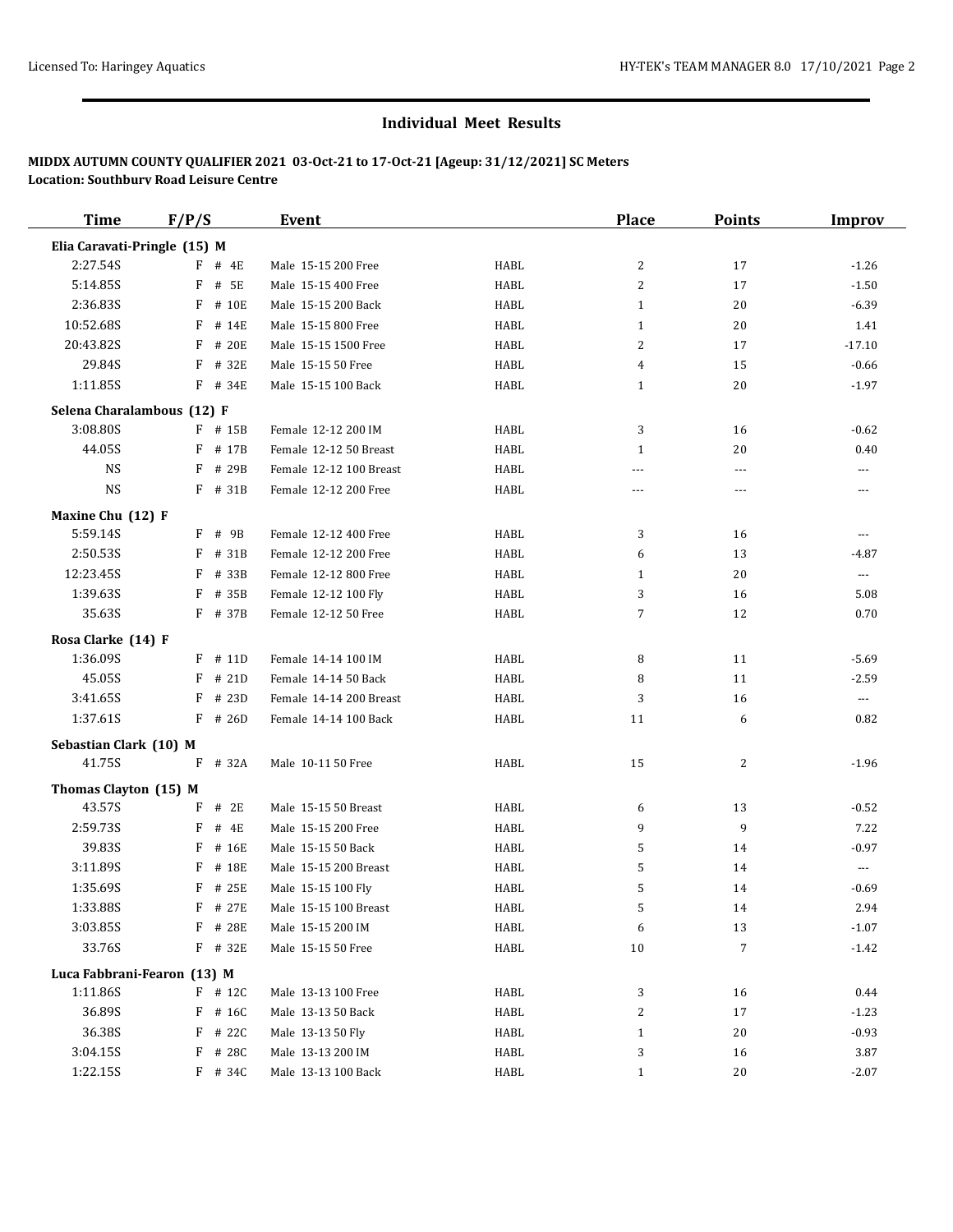| <b>Time</b>                     | F/P/S |           | Event                     |             | <b>Place</b>   | <b>Points</b> | <b>Improv</b>        |
|---------------------------------|-------|-----------|---------------------------|-------------|----------------|---------------|----------------------|
| Adriana Fazzani (15) F          |       |           |                           |             |                |               |                      |
| 36.81S                          | F     | # 21E     | Female 15-15 50 Back      | HABL        | $\mathbf{1}$   | 20            | $-1.79$              |
| 3:22.83S                        | F     | # 23E     | Female 15-15 200 Breast   | HABL        | 3              | 16            | 2.74                 |
| 1:35.57S                        | F     | # 29E     | Female 15-15 100 Breast   | HABL        | 4              | 15            | 2.45                 |
| 2:41.89S                        | F     | # 31E     | Female 15-15 200 Free     | HABL        | 2              | 17            | $-7.45$              |
| 1:29.56S                        |       | F # 35E   | Female 15-15 100 Fly      | HABL        | 5              | 14            | 1.68                 |
| 33.01S                          |       | F # 37E   | Female 15-15 50 Free      | HABL        | 4              | 15            | 0.08                 |
| Nicola Gjonaj (16) F            |       |           |                           |             |                |               |                      |
| 44.48S                          |       | $F$ # 21F | Female 16 & Over 50 Back  | <b>HABL</b> | 6              | 13            | $\cdots$             |
| Dylan Goad (11) M               |       |           |                           |             |                |               |                      |
| 2:13.31S                        |       | F # 7A    | Male 10-11 100 IM         | HABL        | 9              | 9             | ---                  |
| <b>NS</b>                       |       | $F$ # 32A | Male 10-11 50 Free        | HABL        | ---            | $- - -$       |                      |
| Miranda Gomez-Velasco (17) F    |       |           |                           |             |                |               |                      |
| 38.36S                          |       | $F$ # 3F  | Female 16 & Over 50 Fly   | HABL        | $\overline{4}$ | 15            | 1.03                 |
| 1:13.23S                        |       | $F$ # 8F  | Female 16 & Over 100 Free | HABL        | 4              | 15            | 2.35                 |
| Misha Gomulak (14) M            |       |           |                           |             |                |               |                      |
| 1:11.37S                        | F     | # 12D     | Male 14-14 100 Free       | HABL        | 4              | 15            | $-13.60$             |
| 36.09S                          | F     | # 16D     | Male 14-14 50 Back        | HABL        | $\mathbf{1}$   | 20            | $-0.57$              |
| 34.31S                          |       | $F$ # 22D | Male 14-14 50 Fly         | HABL        | $\mathbf{1}$   | 20            | $-2.38$              |
| 1:26.20S                        |       | $F$ # 27D | Male 14-14 100 Breast     | HABL        | $\overline{c}$ | 17            | $-31.86$             |
| Kyrique Griffith-Preprah (15) M |       |           |                           |             |                |               |                      |
| 1:17.43S                        |       | F # 7E    | Male 15-15 100 IM         | HABL        | 4              | 15            | $-7.90$              |
| 1:05.11S                        | F     | # 12E     | Male 15-15 100 Free       | HABL        | 2              | 17            | 1.54                 |
| 32.96S                          |       | $F$ # 22E | Male 15-15 50 Fly         | HABL        | 3              | 15.5          | $-0.07$              |
| 1:12.61S                        |       | $F$ # 34E | Male 15-15 100 Back       | HABL        | 2              | 17            | $-0.72$              |
| Maja Grzybek (14) F             |       |           |                           |             |                |               |                      |
| 34.65S                          |       | $F$ # 3D  | Female 14-14 50 Fly       | HABL        | $\mathbf{1}$   | 20            | $-0.92$              |
| 1:05.23S                        | F     | # 8D      | Female 14-14 100 Free     | HABL        | $\mathbf{1}$   | 20            | $-0.36$              |
| 5:13.47S                        | F     | # 9D      | Female 14-14 400 Free     | HABL        | $\mathbf{1}$   | 20            | $-17.91$             |
| 2:44.07S                        | F     | # 15D     | Female 14-14 200 IM       | HABL        | $\mathbf{1}$   | 20            | $-5.02$              |
| 40.27S                          | F     | # 17D     | Female 14-14 50 Breast    | HABL        | $\overline{c}$ | 17            | 0.35                 |
| 36.73S                          | F     | # 21D     | Female 14-14 50 Back      | HABL        | $\overline{c}$ | 17            | 0.33                 |
| 3:09.03S                        | F     | # 23D     | Female 14-14 200 Breast   | HABL        | 2              | 17            | $-15.20$             |
| 6:00.03S                        | F     | # 24D     | Female 14-14 400 IM       | HABL        | $\mathbf{1}$   | 20            | $\cdots$             |
| 1:26.98S                        | F     | # 29D     | Female 14-14 100 Breast   | HABL        | $\mathbf{1}$   | 20            | $-1.18$              |
| 2:26.80S                        |       | $F$ # 31D | Female 14-14 200 Free     | HABL        | $\mathbf{1}$   | 20            | 1.86                 |
| Amy Hanson (11) F               |       |           |                           |             |                |               |                      |
| 43.07S                          |       | $F$ # 21A | Female 10-11 50 Back      | HABL        | 3              | 16            | 1.05                 |
| 3:32.36S                        |       | F # 23A   | Female 10-11 200 Breast   | HABL        | 2              | 17            | $\scriptstyle\cdots$ |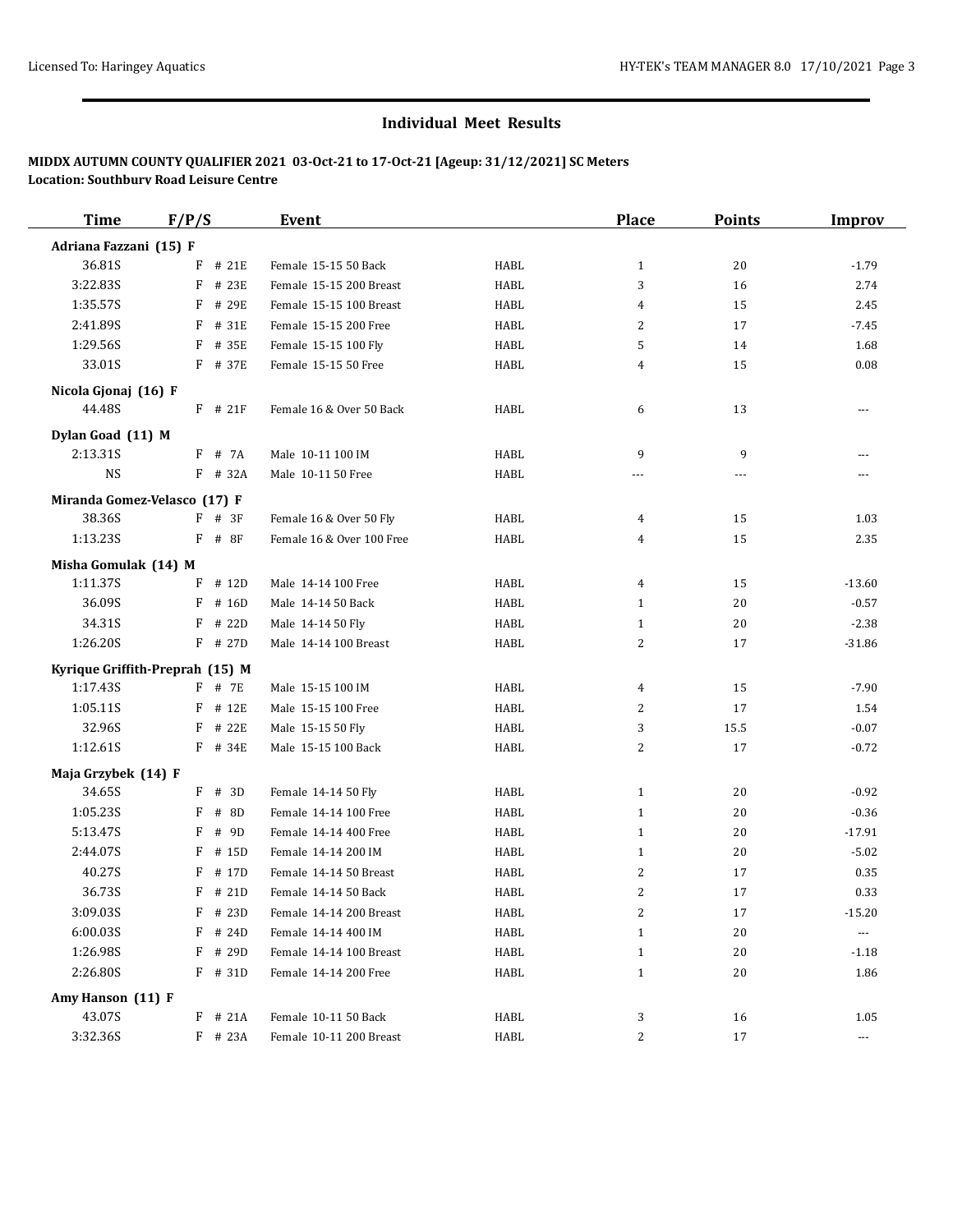| <b>Time</b>                  | F/P/S        | Event                   |             | <b>Place</b>   | <b>Points</b> | <b>Improv</b>        |
|------------------------------|--------------|-------------------------|-------------|----------------|---------------|----------------------|
| Stephen Harden-Wilson (16) M |              |                         |             |                |               |                      |
| 4:39.82S                     | $F$ # 5F     | Male 16 & Over 400 Free | HABL        | $\mathbf{1}$   | 20            | $-21.11$             |
| 1:11.06S                     | # 7F<br>F    | Male 16 & Over 100 IM   | HABL        | $\mathbf{1}$   | 20            | $-5.77$              |
| 2:30.295                     | F<br># 10F   | Male 16 & Over 200 Back | <b>HABL</b> | 1              | 20            | $-5.71$              |
| 1:00.59S                     | F<br># 12F   | Male 16 & Over 100 Free | <b>HABL</b> | 2              | 17            | $\cdots$             |
| 9:42.82S                     | F<br># 14F   | Male 16 & Over 800 Free | <b>HABL</b> | 1              | 20            | $-33.62$             |
| 2:33.25S                     | # 28F<br>F   | Male 16 & Over 200 IM   | <b>HABL</b> | $\mathbf{1}$   | 20            | 0.56                 |
| 27.89S                       | $F$ # 32 $F$ | Male 16 & Over 50 Free  | HABL        | 1              | 20            | 0.03                 |
| Kian Harris (13) M           |              |                         |             |                |               |                      |
| 44.02S                       | $F$ # 16C    | Male 13-13 50 Back      | HABL        | $\overline{7}$ | 12            | $-10.55$             |
| Josie Hesketh (13) F         |              |                         |             |                |               |                      |
| 34.70S                       | # 3C<br>F    | Female 13-13 50 Fly     | HABL        | $\mathbf{1}$   | 20            | $-1.86$              |
| 2:53.95S                     | # 6C<br>F    | Female 13-13 200 Back   | <b>HABL</b> | 2              | 17            | $\cdots$             |
| 1:13.21S                     | F # 8C       | Female 13-13 100 Free   | <b>HABL</b> | 5              | 14            | 1.52                 |
| Jamie Holland (15) M         |              |                         |             |                |               |                      |
| 2:17.13S                     | # 4E<br>F    | Male 15-15 200 Free     | HABL        | $\mathbf{1}$   | 20            | $-17.13$             |
| 4:51.96S                     | F<br># 5E    | Male 15-15 400 Free     | <b>HABL</b> | 1              | 20            | $-77.81$             |
| 1:16.48S                     | # 7E<br>F    | Male 15-15 100 IM       | <b>HABL</b> | 1              | 20            | $-7.43$              |
| 18:50.84S                    | # 20E<br>F   | Male 15-15 1500 Free    | HABL        | 1              | 20            | $-294.44$            |
| 33.77S                       | # 22E<br>F   | Male 15-15 50 Fly       | HABL        | 5              | 14            | $-0.48$              |
| 2:39.86S                     | F<br># 28E   | Male 15-15 200 IM       | HABL        | 1              | 20            | $-1.51$              |
| 29.66S                       | F<br># 32E   | Male 15-15 50 Free      | HABL        | 3              | 16            | $-0.28$              |
| 5:33.62S                     | F<br># 36E   | Male 15-15 400 IM       | <b>HABL</b> | $\mathbf{1}$   | 20            | $-45.43$             |
| Kathryn Holland (15) F       |              |                         |             |                |               |                      |
| 2:42.25S                     | F<br># 31E   | Female 15-15 200 Free   | <b>HABL</b> | 3              | 16            | $-5.47$              |
| 11:48.27S                    | # 33E<br>F   | Female 15-15 800 Free   | <b>HABL</b> | 3              | 16            | $\scriptstyle\cdots$ |
| 33.38S                       | F # 37E      | Female 15-15 50 Free    | <b>HABL</b> | 5              | 14            | $-0.31$              |
| Linnoa Hurcombe (10) F       |              |                         |             |                |               |                      |
| 3:21.09S                     | F<br># 6A    | Female 10-11 200 Back   | HABL        | 6              | 13            | $---$                |
| 1:28.72S                     | # 8A<br>F    | Female 10-11 100 Free   | <b>HABL</b> | $\overline{7}$ | 12            | 2.72                 |
| 6:24.48S                     | # 9A<br>F    | Female 10-11 400 Free   | <b>HABL</b> | 4              | 15            | ---                  |
| 3:27.99S                     | F # 15A      | Female 10-11 200 IM     | <b>HABL</b> | 5              | 14            | $-31.82$             |
| 1:55.59S                     | F # 29A      | Female 10-11 100 Breast | HABL        | 10             | 7             | $-3.55$              |
| 3:03.90S                     | $F$ # 31A    | Female 10-11 200 Free   | HABL        | 8              | 11            | $-5.92$              |
| Huseyin Yigit Ilhan (11) M   |              |                         |             |                |               |                      |
| 59.47S                       | F # 2A       | Male 10-11 50 Breast    | HABL        | 11             | 6             |                      |
| 3:28.42S                     | $F$ # 4A     | Male 10-11 200 Free     | <b>HABL</b> | 9              | 9             | ---                  |
| 1:31.335                     | $F$ # 12A    | Male 10-11 100 Free     | HABL        | 9              | 9             | $-9.83$              |
| 48.12S                       | $F$ # 16A    | Male 10-11 50 Back      | <b>HABL</b> | 11             | 6             | $-2.20$              |
| Fernando Isaza Ocampo (21) M |              |                         |             |                |               |                      |
| 27.68S                       | $F$ # 22 $F$ | Male 16 & Over 50 Fly   | HABL        | $\mathbf{1}$   | 20            | $-0.74$              |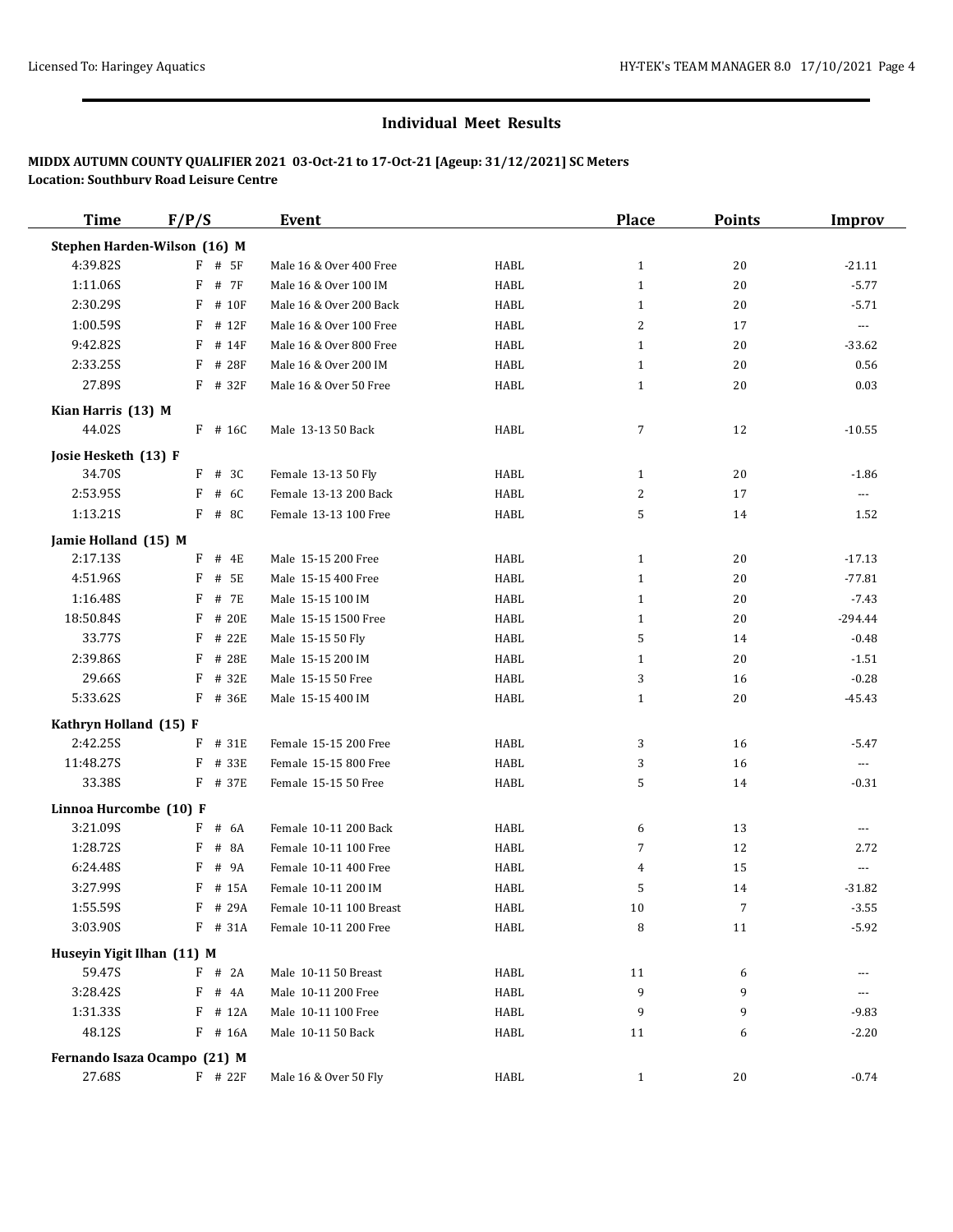| <b>Time</b>                   | F/P/S |           | Event                   |             | <b>Place</b>   | <b>Points</b>  | <b>Improv</b>        |
|-------------------------------|-------|-----------|-------------------------|-------------|----------------|----------------|----------------------|
| Alvina Jakupi (15) F          |       |           |                         |             |                |                |                      |
| 43.64S                        |       | $F$ # 21E | Female 15-15 50 Back    | HABL        | $\overline{4}$ | 15             | 0.14                 |
| 1:34.04S                      | F     | # 26E     | Female 15-15 100 Back   | HABL        | $\mathbf{1}$   | 20             | $-0.09$              |
| 3:03.10S                      | F     | # 31E     | Female 15-15 200 Free   | HABL        | 7              | 12             | $-21.30$             |
| 36.46S                        |       | F # 37E   | Female 15-15 50 Free    | HABL        | 8              | 11             | $-0.74$              |
| Faith Jones (15) F            |       |           |                         |             |                |                |                      |
| 38.41S                        | F     | # 3E      | Female 15-15 50 Fly     | HABL        | $\mathbf{1}$   | 20             | $-0.30$              |
| 1:17.30S                      | F     | # 8E      | Female 15-15 100 Free   | HABL        | 5              | 14             | $-0.04$              |
| 2:49.49S                      | F     | # 31E     | Female 15-15 200 Free   | HABL        | 5              | 14             | 2.19                 |
| <b>NS</b>                     | F     | # 35E     | Female 15-15 100 Fly    | HABL        | $\overline{a}$ | $\cdots$       | $\cdots$             |
| <b>NS</b>                     |       | F # 37E   | Female 15-15 50 Free    | HABL        | $- - -$        | ---            | $\cdots$             |
|                               |       |           |                         |             |                |                |                      |
| Rannie Jones (11) F<br>59.23S |       | $F$ # 3A  | Female 10-11 50 Fly     | <b>HABL</b> | 12             | 5              | $-1.14$              |
| 1:35.15S                      | F     | # 8A      | Female 10-11 100 Free   | HABL        | 13             | 4              | $-0.98$              |
| 1:59.81S                      | F     | # 29A     | Female 10-11 100 Breast | HABL        | 12             | 5              | $-1.66$              |
| X 3:28.92S                    | F     | # 31A     | Female 10-11 200 Free   | HABL        | $\overline{a}$ | $\overline{a}$ | $-2.12$              |
| 41.92S                        |       | F # 37A   | Female 10-11 50 Free    | HABL        | 18             | ---            | $-0.78$              |
|                               |       |           |                         |             |                |                |                      |
| Ayushi Kekulthotuwa (15) F    |       |           |                         |             |                |                |                      |
| 40.60S                        |       | $F$ # 3E  | Female 15-15 50 Fly     | <b>HABL</b> | $\overline{2}$ | 17             | $-0.59$              |
| Glenda Krasniqi (14) F        |       |           |                         |             |                |                |                      |
| 49.57S                        | F     | # 3D      | Female 14-14 50 Fly     | <b>HABL</b> | 6              | 13             | 9.35                 |
| 1:29.85S                      | F     | # 8D      | Female 14-14 100 Free   | HABL        | 14             | 3              | 0.30                 |
| 49.30S                        | F     | # 21D     | Female 14-14 50 Back    | HABL        | 9              | 9              | 2.74                 |
| 1:47.36S                      | F     | # 26D     | Female 14-14 100 Back   | HABL        | 12             | 5              | 5.30                 |
| 14:55.06S                     | F     | # 33D     | Female 14-14 800 Free   | HABL        | 3              | 16             | $\scriptstyle\cdots$ |
| 40.52S                        |       | F # 37D   | Female 14-14 50 Free    | HABL        | 11             | 6              | 1.42                 |
| Annie Manknell (12) F         |       |           |                         |             |                |                |                      |
| <b>NS</b>                     |       | $F$ # 21B | Female 12-12 50 Back    | <b>HABL</b> | $- - -$        |                | $\frac{1}{2}$        |
| Clara Mistry (13) F           |       |           |                         |             |                |                |                      |
| 6:11.66S                      |       | $F$ # 9C  | Female 13-13 400 Free   | HABL        | 9              | 9              | $\cdots$             |
| 1:40.21S                      | F     | # 29C     | Female 13-13 100 Breast | HABL        | 7              | 12             | 0.93                 |
| 2:52.38S                      |       | F # 31C   | Female 13-13 200 Free   | HABL        | 8              | 11             | 2.90                 |
| Luca Paduraru (15) M          |       |           |                         |             |                |                |                      |
| 39.91S                        | F     | # 2E      | Male 15-15 50 Breast    | HABL        | $\overline{4}$ | 15             | $-1.00$              |
| 2:33.12S                      | F     | # 4E      | Male 15-15 200 Free     | HABL        | 6              | 13             | 1.01                 |
| 1:20.42S                      | F     | # 7E      | Male 15-15 100 IM       | HABL        | 6              | 13             | $-13.61$             |
| 1:08.34S                      | F     | # 12E     | Male 15-15 100 Free     | HABL        | 6              | 13             | $-0.41$              |
| 37.80S                        | F     | # 16E     | Male 15-15 50 Back      | HABL        | $\overline{4}$ | 15             | $-0.25$              |
| 39.54S                        | F     | # 22E     | Male 15-15 50 Fly       | HABL        | 6              | 13             | $-1.18$              |
| 1:31.82S                      | F     | # 25E     | Male 15-15 100 Fly      | HABL        | $\overline{4}$ | 15             | $-9.09$              |
| 1:27.69S                      | F     | # 27E     | Male 15-15 100 Breast   | HABL        | $\overline{4}$ | 15             | $-1.78$              |
| 30.72S                        | F     | # 32E     | Male 15-15 50 Free      | HABL        | 8              | 11             | $-0.57$              |
| 1:20.34S                      |       | $F$ # 34E | Male 15-15 100 Back     | HABL        | $\overline{4}$ | 15             | $-4.12$              |